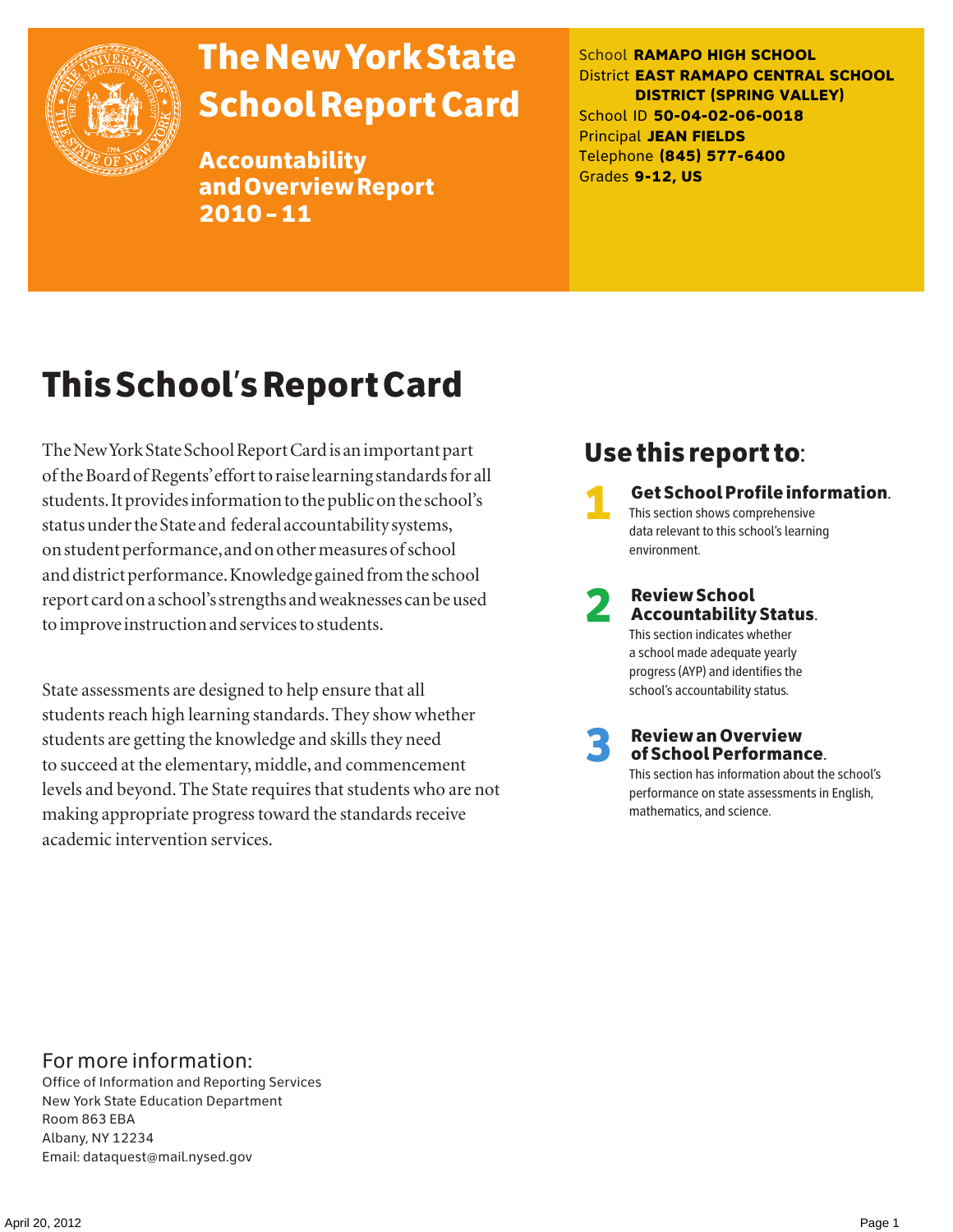School **RAMAPO HIGH SCHOOL**<br>School ID 50-04-02-06-0018<br>**School ID 50-04-02-06-0018** School ID 50-04-02-06-0018

## School Profile

This section shows comprehensive data relevant to this school's learning environment, including information about enrollment, average class size, and teacher qualifications.

### Enrollment

|                            | $2008 - 09$ | 2009-10     | $2010 - 11$ |
|----------------------------|-------------|-------------|-------------|
| Pre-K                      | 0           | 0           | 0           |
| Kindergarten               | 0           | $\mathbf 0$ | 0           |
| Grade 1                    | 0           | 0           | 0           |
| Grade 2                    | 0           | 0           | 0           |
| Grade 3                    | 0           | 0           | 0           |
| Grade 4                    | 0           | 0           | 0           |
| Grade 5                    | 0           | 0           | 0           |
| Grade 6                    | 0           | 0           | 0           |
| <b>Ungraded Elementary</b> | 0           | $\mathbf 0$ | 0           |
| Grade 7                    | 0           | $\mathbf 0$ | 0           |
| Grade 8                    | 25          | 28          | 0           |
| Grade 9                    | 379         | 354         | 396         |
| Grade 10                   | 392         | 351         | 357         |
| Grade 11                   | 354         | 375         | 314         |
| Grade 12                   | 347         | 359         | 320         |
| <b>Ungraded Secondary</b>  | 11          | 11          | 3           |
| Total K-12                 | 1508        | 1478        | 1390        |

## Enrollment Information

*Enrollment* counts are as of Basic Educational Data System (BEDS) day, which is typically the first Wednesday of October of the school year. Students who attend BOCES programs on a part-time basis are included in a school's enrollment. Students who attend BOCES on a full-time basis or who are placed full time by the district in an out-of-district placement are not included in a school's enrollment. Students classified by schools as "pre-first" are included in first grade counts.

### Average Class Size

|                      | 2008-09 | $2009 - 10$ | $2010 - 11$ |
|----------------------|---------|-------------|-------------|
| <b>Common Branch</b> |         |             |             |
| Grade 8              |         |             |             |
| English              |         |             |             |
| <b>Mathematics</b>   |         |             |             |
| Science              |         |             |             |
| Social Studies       |         |             |             |
| Grade 10             |         |             |             |
| English              | 21      | 21          | 20          |
| <b>Mathematics</b>   | 21      | 21          | 18          |
| Science              | 19      | 19          | 22          |
| Social Studies       | 19      | 19          | 21          |

### Average Class Size Information

*Average Class Size* is the total registration in specified classes divided by the number of those classes with registration. *Common Branch* refers to self-contained classes in Grades 1–6.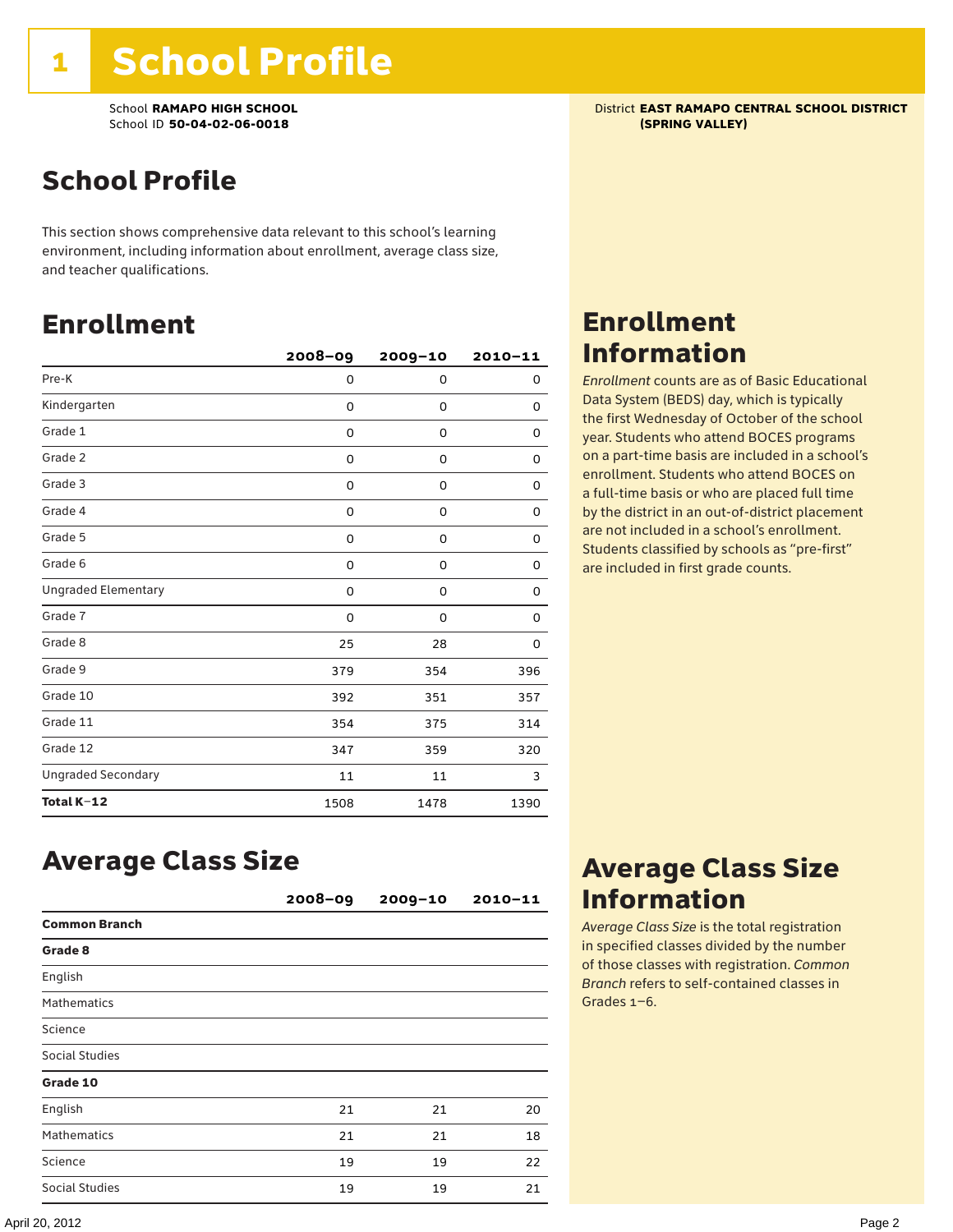### Demographic Factors

|                                                    |              | $2008 - 09$ |     | $2009 - 10$ |     | $2010 - 11$ |
|----------------------------------------------------|--------------|-------------|-----|-------------|-----|-------------|
|                                                    | #            | %           | #   | %           | #   | %           |
| Eligible for Free Lunch                            | 658          | 44%         | 619 | 42%         | 613 | 44%         |
| Reduced-Price Lunch                                | 211          | 14%         | 182 | 12%         | 135 | 10%         |
| Student Stability*                                 |              | 99%         |     | 90%         |     | 95%         |
| Limited English Proficient                         | 177          | 12%         | 189 | 13%         | 176 | 13%         |
| <b>Racial/Ethnic Origin</b>                        |              |             |     |             |     |             |
| American Indian or Alaska Native                   | $\mathbf{1}$ | 0%          | 2   | 0%          | 3   | 0%          |
| <b>Black or African American</b>                   | 961          | 64%         | 939 | 64%         | 869 | 63%         |
| Hispanic or Latino                                 | 310          | 21%         | 315 | 21%         | 313 | 23%         |
| Asian or Native<br>Hawaiian/Other Pacific Islander | 125          | 8%          | 114 | 8%          | 111 | 8%          |
| White                                              | 111          | 7%          | 108 | 7%          | 87  | 6%          |
| Multiracial                                        | 0            | 0%          | 0   | 0%          | 7   | 1%          |

 \* Available only at the school level.

### Attendance and Suspensions

|                            |     | $2007 - 08$ |     | $2008 - 09$ |    | $2009 - 10$ |  |
|----------------------------|-----|-------------|-----|-------------|----|-------------|--|
|                            | #   | $\%$        | #   | $\%$        | #  | %           |  |
| Annual Attendance Rate     |     | 93%         |     | 94%         |    | 92%         |  |
| <b>Student Suspensions</b> | 111 | 7%          | 105 | 7%          | 76 | 5%          |  |

School **RAMAPO HIGH SCHOOL** District **EAST RAMAPO CENTRAL SCHOOL DISTRICT**

### Demographic Factors Information

*Eligible for Free Lunch* and *Reduced*-*Price Lunch* percentages are determined by dividing the number of approved lunch applicants by the Basic Educational Data System (BEDS) enrollment in full-day Kindergarten through Grade 12. *Eligible for Free Lunch* and *Limited English Proficient* counts are used to determine *Similar Schools* groupings within a *Need*/*Resource Capacity* category. *Student Stability* is the percentage of students in the highest grade in a school who were also enrolled in that school at any time during the previous school year. (For example, if School A, which serves Grades 6–8, has 100 students enrolled in Grade 8 this year, and 92 of those 100 students were also enrolled in School A last year, the stability rate for the school is 92 percent.)

### Attendance and Suspensions Information

*Annual Attendance Rate* is determined by dividing the school's total actual attendance by the total possible attendance for a school year. A school's actual attendance is the sum of the number of students in attendance on each day the school was open during the school year. Possible attendance is the sum of the number of enrolled students who should have been in attendance on each day the school was open during the school year. *Student Suspension* rate is determined by dividing the number of students who were suspended from school (not including in-school suspensions) for one full day or longer anytime during the school year by the Basic Educational Data System (BEDS) day enrollments for that school year. A student is counted only once, regardless of whether the student was suspended one or more times during the school year.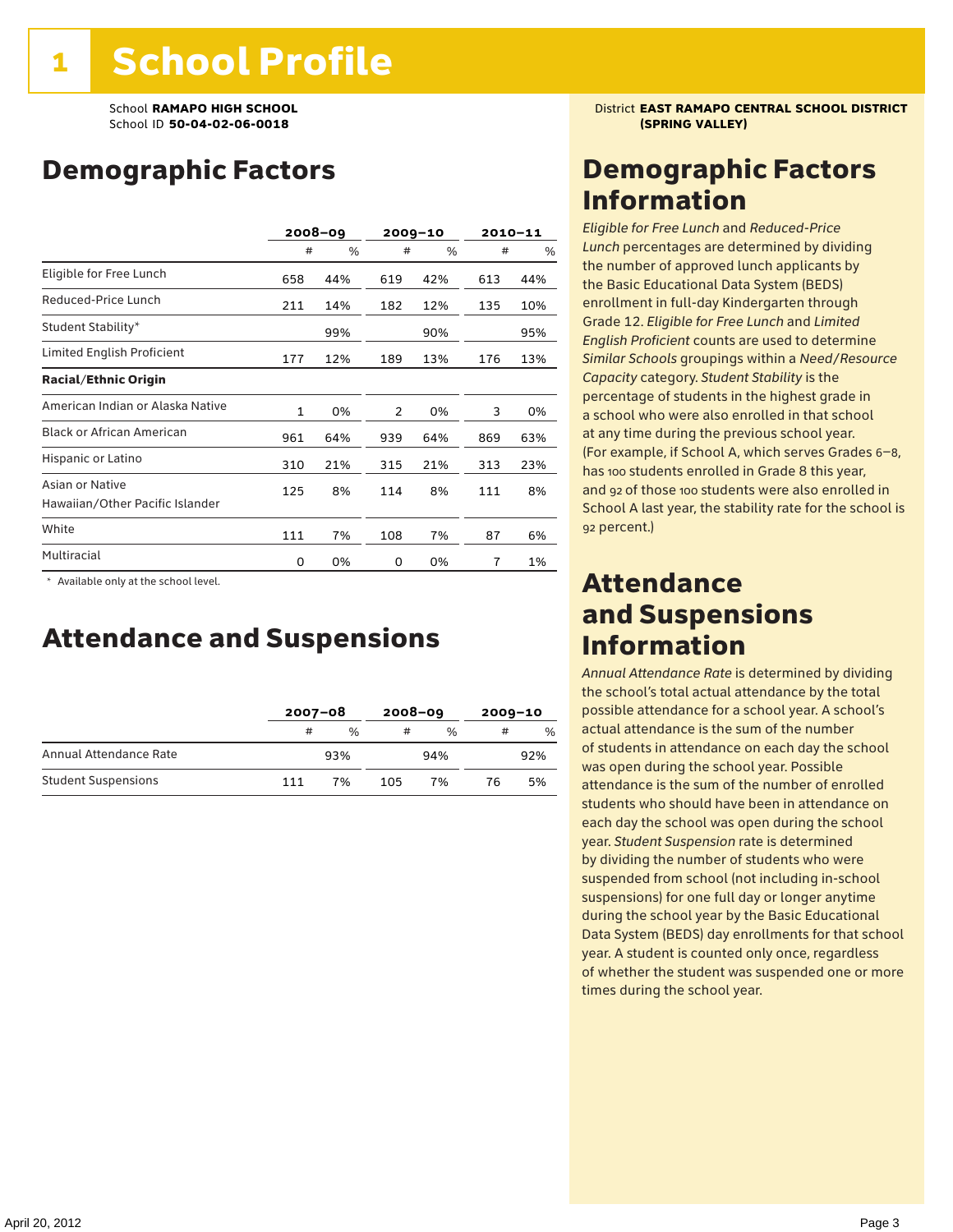### Teacher Qualifications

|                                                                                | 2008-09 | $2009 - 10$ | 2010-11 |
|--------------------------------------------------------------------------------|---------|-------------|---------|
| <b>Total Number of Teachers</b>                                                | 133     | 125         | 111     |
| Percent with No Valid<br><b>Teaching Certificate</b>                           | 3%      | 2%          | 0%      |
| Percent Teaching Out<br>of Certification                                       | 8%      | 2%          | 3%      |
| Percent with Fewer Than<br>Three Years of Experience                           | 5%      | 0%          | 1%      |
| Percentage with Master's Degree<br>Plus 30 Hours or Doctorate                  | 64%     | 71%         | 79%     |
| <b>Total Number of Core Classes</b>                                            | 528     | 478         | 440     |
| Percent Not Taught by Highly<br><b>Oualified Teachers in This School</b>       | 8%      | 2%          | 2%      |
| Percent Not Taught by Highly<br><b>Oualified Teachers in This District</b>     | 6%      | 2%          | 1%      |
| Percent Not Taught by Highly<br>Qualified in High-Poverty Schools<br>Statewide | 8%      | 6%          | 5%      |
| Percent Not Taught by Highly<br>Qualified in Low-Poverty Schools<br>Statewide  | 1%      | 1%          | 0%      |
| <b>Total Number of Classes</b>                                                 | 595     | 567         | 527     |
| Percent Taught by Teachers Without<br>Appropriate Certification                | 8%      | 2%          | 1%      |

### Teacher Turnover Rate

|                                                                       | $2007 - 08$ | 2008-09 | 2009-10 |
|-----------------------------------------------------------------------|-------------|---------|---------|
| Turnover Rate of Teachers with Fewer<br>than Five Years of Experience | 14%         | 54%     | 71%     |
| Turnover Rate of All Teachers                                         | 7%          | 14%     | 18%     |

### Staff Counts

| $2008 - 09$ | $2009 - 10$ | $2010 - 11$ |
|-------------|-------------|-------------|
| 28          | 27          | 12          |
| N/A         | N/A         | N/A         |
| 4           |             |             |
|             |             |             |
|             |             |             |

\* Not available at the school level.

School **RAMAPO HIGH SCHOOL** District **EAST RAMAPO CENTRAL SCHOOL DISTRICT**

### Teacher Qualifications Information

The *Percent Teaching Out of Certification* is the percent doing so more than on an incidental basis; that is, the percent teaching for more than five periods per week outside certification.

*Core Classes* are primarily K-6 common branch, English, mathematics, science, social studies, art, music, and foreign languages. To be *Highly Qualified*, a teacher must have at least a Bachelor's degree, be certified to teach in the subject area, and show subject matter competency. A teacher who taught one class outside of the certification area(s) is counted as Highly Qualified provided that 1) the teacher had been determined by the school or district through the HOUSSE process or other state-accepted methods to have demonstrated acceptable subject knowledge and teaching skills and 2) the class in question was not the sole assignment reported. Credit for incidental teaching does not extend beyond a single assignment. Independent of Highly Qualified Teacher status, any assignment for which a teacher did not hold a valid certificate still registers as teaching out of certification. High-poverty and low-poverty schools are those schools in the upper and lower quartiles, respectively, for percentage of students eligible for a free or reduced-price lunch.

### Teacher Turnover Rate Information

*Teacher Turnover Rate* for a specified school year is the number of teachers in that school year who were not teaching in the following school year divided by the number of teachers in the specified school year, expressed as a percentage.

### Staff Counts Information

*Other Professionals* includes administrators, guidance counselors, school nurses, psychologists, and other professionals who devote more than half of their time to non-teaching duties. Teachers who are shared between buildings within a district are reported on the district report only.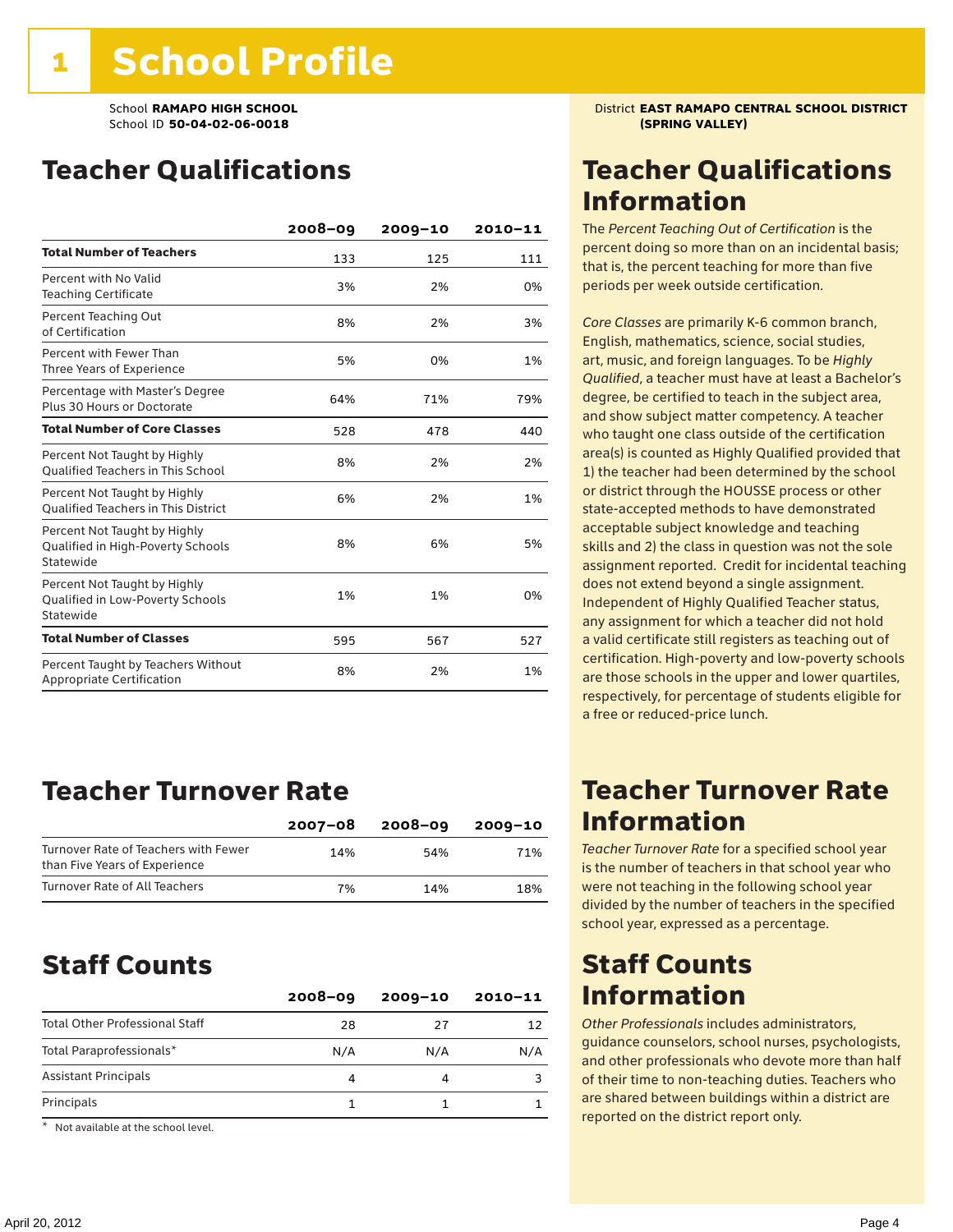### Understanding How Accountability Works in New York State

The federal No Child Left Behind (NCLB) Act requires that states develop and report on measures of student proficiency in 1) English language arts (ELA), in 2) mathematics, and on 3) a third indicator. In New York State in 2010–11, the third indicator is science at the elementary/middle level and graduation rate at the secondary level. Schools or districts that meet predefined goals on these measures are making Adequate Yearly Progress (AYP).



For more information about accountability in New York State, visit: http://www.p12.nysed.gov/irs/accountability/.

### 1 English Language Arts (ELA)

To make AYP in ELA, every accountability group must make AYP. For a group to make AYP, it must meet the participation and the performance criteria.

### A Participation Criterion

At the elementary/middle level, 95 percent of Grades 3–8 students enrolled during the test administration period in each group with 40 or more students must be tested on the New York State Testing Program (NYSTP) in ELA or, if appropriate, the New York State English as a Second Language Achievement Test (NYSESLAT), or the New York State Alternate Assessment (NYSAA) in ELA. At the secondary level, 95 percent of seniors in 2010–11 in each accountability group with 40 or more students must have taken an English examination that meets the students' graduation requirement.

### B Performance Criterion

At the elementary/middle level, the Performance Index (PI) of each group with 30 or more continuously enrolled tested students must equal or exceed its Effective Annual Measurable Objective (AMO) or the group must make Safe Harbor. (NYSESLAT is used only for participation.) At the secondary level, the PI of each group in the 2007 cohort with 30 or more members must equal or exceed its Effective AMO or the group must make Safe Harbor. To make Safe Harbor, the PI of the group must equal or exceed its Safe Harbor Target and the group must qualify for Safe Harbor using the third indicator, science or graduation rate.

### 2 Mathematics

The same criteria for making AYP in ELA apply to mathematics. At the elementary/middle level, the measures used to determine AYP are the NYSTP and the NYSAA in mathematics. At the secondary level, the measures are mathematics examinations that meet the students' graduation requirement.

### 3 Third Indicator

In addition to English language arts and mathematics, the school must also make AYP in a third area of achievement. This means meeting the criteria in science at the elementary/middle level and the criteria in graduation rate at the secondary level.

Elementary/Middle-Level Science: To make AYP, the All Students group must meet the participation criterion *and* the performance criterion.

### A Participation Criterion

Eighty percent of students in Grades 4 and/or 8 enrolled during the test administration period in the All Students group, if it has 40 or more students, must be tested on an accountability measure. In Grade 4, the measures are the Grade 4 elementary-level science test and the Grade 4 NYSAA in science. In Grade 8 science, the measures are the Grade 8 middle-level science test, Regents science examinations, and the Grade 8 NYSAA in science.

### B Performance Criterion

The PI of the All Students group, if it has 30 or more students, must equal or exceed the State Science Standard (100) or the Science Progress Target.

Qualifying for Safe Harbor in Elementary/Middle-Level ELA and Math: To qualify, the group must meet both the participation criterion and the performance criterion in science.

Secondary-Level Graduation Rate: For a school to make AYP in graduation rate, the percent of students in the 2006 graduation-rate total cohort in the All Students group earning a local or Regents diploma by August 31, 2010 must equal or exceed the Graduation-Rate Standard (80%) or the Graduation-Rate Progress Target.

Qualifying for Safe Harbor in Secondary-Level ELA and Math: To qualify, the percent of the 2006 graduation-rate total cohort earning a local or Regents diploma by August 31, 2010 must equal or exceed the Graduation-Rate Standard (80%) or the Graduation-Rate Progress Target for that group.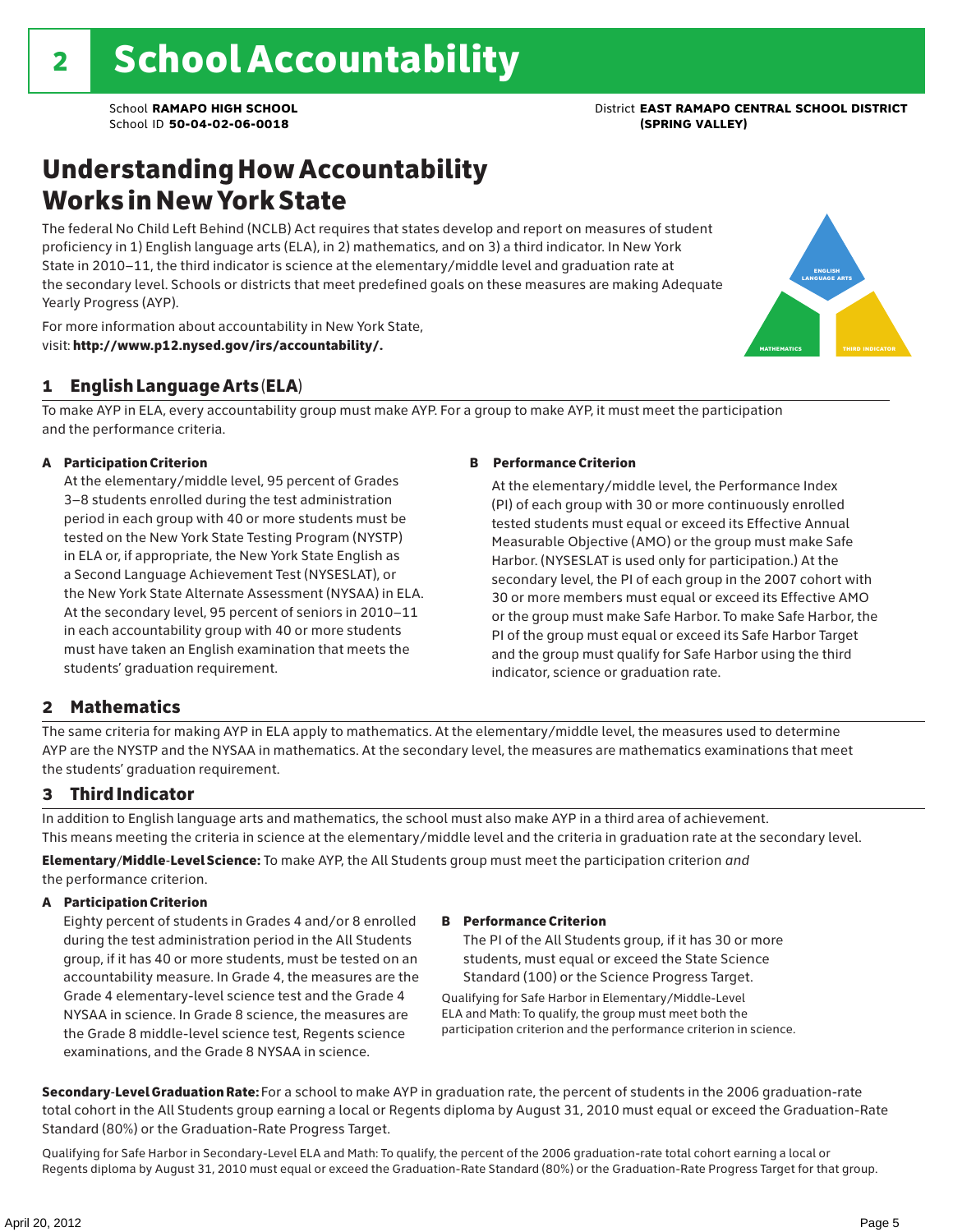### School **RAMAPO HIGH SCHOOL** District **EAST RAMAPO CENTRAL SCHOOL DISTRICT**

## Useful Terms for Understanding Accountability

### 12th Graders

The count of 12th graders enrolled during the 2010–11 school year used to determine the Percentage Tested for the Participation part of the AYP determination for secondarylevel ELA and mathematics. These are the first numbers in the parentheses after the subgroup label on the secondary-level ELA and mathematics pages.

### 2007 Cohort

The count of students in the 2007 accountability cohort used to determine the Performance Index for the Test Performance part of the AYP determination for secondary-level ELA and mathematics. These are the second numbers in the parentheses after the subgroup label on the secondary-level ELA and mathematics pages.

### Accountability Cohort for English and Mathematics

The accountability cohort is used to determine if a school or district met the performance criterion in secondary-level ELA and mathematics. The 2007 school accountability cohort consists of all students who first entered Grade 9 anywhere in the 2007–08 school year, and all ungraded students with disabilities who reached their seventeenth birthday in the 2007–08 school year, who were enrolled on October 6, 2010 and did not transfer to a diploma granting program. Students who earned a high school equivalency diploma or were enrolled in an approved high school equivalency preparation program on June 30, 2011, are not included in the 2007 school accountability cohort. The 2007 district accountability cohort consists of all students in each school accountability cohort plus students who transferred within the district after BEDS day plus students who were placed outside the district by the Committee on Special Education or district administrators and who met the other requirements for cohort membership. Cohort is defined in Section 100.2 (p) (16) of the Commissioner's Regulations.

### Adequate Yearly Progress (AYP)

Adequate Yearly Progress (AYP) indicates satisfactory progress by a district or a school toward the goal of proficiency for all students.

### Annual Measurable Objective (AMO)

The Annual Measurable Objective (AMO) is the Performance Index value that signifies that an accountability group is making satisfactory progress toward the goal that 100 percent of students will be proficient in the State's learning standards for English language arts and mathematics by 2013–14. The AMOs for each grade level will be increased as specified in CR100.2(p) (14) and will reach 200 in 2013–14. (See Effective AMO for further information.)

### Continuous Enrollment

The count of continuously enrolled tested students used to determine the Performance Index for the Test Performance part of the AYP determination for elementary/middle-level ELA, mathematics, and science. These are the second numbers in the parentheses after the subgroup label on the elementary/ middle-level ELA, mathematics, and science pages.

### Continuously Enrolled Students

At the elementary/middle level, continuously enrolled students are those enrolled in the school or district on BEDS day (usually the first Wednesday in October) of the school year until the test administration period. At the secondary level, all students who meet the criteria for inclusion in the accountability cohort are considered to be continuously enrolled.

### Effective Annual Measurable Objective (Effective AMO)

The Effective Annual Measurable Objective is the Performance Index (PI) value that each accountability group within a school or district is expected to achieve to make AYP. The Effective AMO is the lowest PI that an accountability group of a given size can achieve in a subject for the group's PI not to be considered significantly different from the AMO for that subject. If an accountability group's PI equals or exceeds the Effective AMO, it is considered to have made AYP. A more complete definition of Effective AMO and a table showing the PI values that each group size must equal or exceed to make AYP are available at www.p12.nysed.gov/irs.

### Graduation Rate

The Graduation Rate on the Graduation Rate page is the percentage of the 2006 cohort that earned a local or Regents diploma by August 31, 2010.

### Graduation-Rate Total Cohort

The Graduation-Rate Total Cohort, shown on the Graduation Rate page, is used to determine if a school or district made AYP in graduation rate. For the 2010–11 school year, this cohort is the 2006 graduation-rate total cohort. The 2006 total cohort consists of all students who first entered Grade 9 anywhere in the 2006–07 school year, and all ungraded students with disabilities who reached their seventeenth birthday in the 2006–07 school year, and who were enrolled in the school/ district for five months or longer or who were enrolled in the school/district for less than five months but were previously enrolled in the same school/district for five months or longer between the date they first entered Grade 9 and the date they last ended enrollment. A more detailed definition of graduation-rate cohort can be found in the SIRS Manual at

### http://www.p12.nysed.gov/irs/sirs/.

For districts and schools with fewer than 30 graduation-rate total cohort members in the All Students group in 2010–11, data for 2009–10 and 2010–11 for accountability groups were combined to determine counts and graduation rates. Groups with fewer than 30 students in the graduation-rate total cohort are not required to meet the graduation-rate criterion.

### Limited English Proficient

For all accountability measures, if the count of LEP students is equal to or greater than 30, former LEP students are also included in the performance calculations.

#### Non-Accountability Groups

Female, Male, and Migrant groups are not part of the AYP determination for any measure.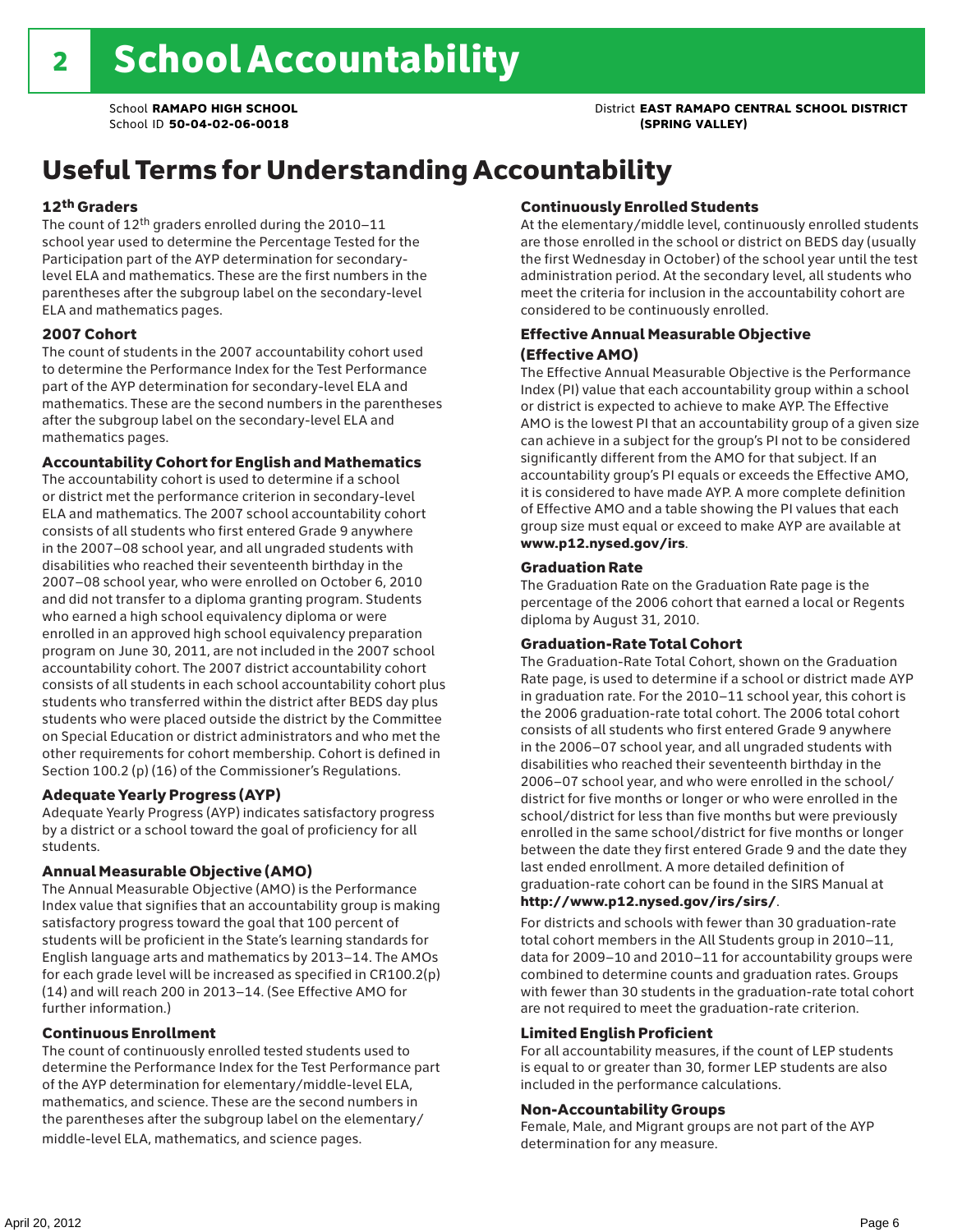School **RAMAPO HIGH SCHOOL** District **EAST RAMAPO CENTRAL SCHOOL DISTRICT**

## Useful Terms for Understanding Accountability (continued)

### Participation

Accountability groups with fewer than 40 students enrolled during the test administration period (for elementary/middlelevel ELA, math, and science) or fewer than 40 12th graders (for secondary-level ELA and mathematics) are not required to meet the participation criterion. If the Percentage Tested for an accountability group fell below 95 percent for ELA and math or 80 percent for science in 2010–11, the participation enrollment ("Total" or "12th Graders") shown in the tables is the sum of 2009–10 and 2010–11 participation enrollments and the "Percentage Tested" shown is the weighted average of the participation rates over those two years.

### Performance Index (PI)

A Performance Index is a value from 0 to 200 that is assigned to an accountability group, indicating how that group performed on a required State test (or approved alternative) in English language arts, mathematics, or science. Student scores on the tests are converted to four performance levels, from Level 1 to Level 4. (See performance level definitions on the Overview summary page.) At the elementary/middle level, the PI is calculated using the following equation:

100 × [(Count of Continuously Enrolled Tested Students Performing at Levels 2, 3, and  $4 +$  the Count at Levels 3 and  $4) \div$ Count of All Continuously Enrolled Tested Students]

At the secondary level, the PI is calculated using the following equation:

100 × [(Count of Cohort Members Performing at Levels 2, 3, and 4 + the Count at Levels 3 and 4) ÷ Count of All Cohort Members]

A list of tests used to measure student performance for accountability is available at www.p12.nysed.gov/irs.

### Progress Targets

For accountability groups below the State Standard in science or graduation rate, the Progress Target is an alternate method for making AYP or qualifying for Safe Harbor in English language arts and mathematics based on improvement over the previous year's performance.

*Science:* The current year's Science Progress Target is calculated by adding one point to the previous year's Performance Index (PI). Example: The 2010–11 Science Progress Target is calculated by adding one point to the 2009–10 PI.

*Graduation Rate*: The Graduation-rate Progress Target is calculated by determining a 20% gap reduction between the rate of the previous year's graduation-rate cohort and the state standard. Example: The 2010–11 Graduation-Rate Progress Target = [(80 – percentage of the 2005 cohort earning a local or Regents diploma by August 31, 2009)  $\times$  0.20] + percentage of the 2005 cohort earning a local or Regents diploma by August 31, 2009.

Progress Targets are provided for groups whose PI (for science) or graduation rate (for graduation rate) is below the State Standard.

### Safe Harbor Targets

Safe Harbor provides an alternate means to demonstrate AYP for accountability groups that do not achieve their EAMOs in English or mathematics. The 2010–11 safe harbor targets are calculated using the following equation: 2009–10 PI + (200 – the 2009–10 PI) × 0.10

Safe Harbor Targets are provided for groups whose PI is less than the EAMO.

### Safe Harbor Qualification (‡)

On the science page, if the group met both the participation and the performance criteria for science, the Safe Harbor Qualification column will show "Qualified." If the group did not meet one or more criteria, the column will show "Did not qualify." A "‡" symbol after the 2010–11 Safe Harbor Target on the elementary/middle- or secondary-level ELA or mathematics page indicates that the student group did not make AYP in science (elementary/middle level) or graduation rate (secondary level) and; therefore, the group did not qualify for Safe Harbor in ELA or mathematics.

### State Standard

The criterion value that represents minimally satisfactory performance (for science) or a minimally satisfactory percentage of cohort members earning a local or Regents diploma (for graduation rate). In 2010–11, the State Science Standard is a Performance Index of 100; the State Graduation-Rate Standard is 80%. The Commissioner may raise the State Standard at his discretion in future years.

### Students with Disabilities

For all measures, if the count of students with disabilities is equal to or greater than 30, former students with disabilities are also included in the performance calculations.

### Test Performance

For districts and schools with fewer than 30 continuously enrolled tested students (for elementary/middle-level ELA, math, and science) or fewer than 30 students in the 2007 cohort (for secondary-level ELA and mathematics) in the All Students group in 2010–11, data for 2009–10 and 2010–11 for accountability groups were combined to determine counts and Performance Indices. For districts and schools with 30 or more continuously enrolled students/2007 cohort members in the All Students group in 2010–11, student groups with fewer than 30 members are not required to meet the performance criterion. This is indicated by a "—" in the Test Performance column in the table.

### Total

The count of students enrolled during the test administration period used to determine the Percentage Tested for the Participation part of the AYP determination for elementary/ middle-level ELA, mathematics, and science. These are the first numbers in the parentheses after the subgroup label on the elementary/middle-level ELA, mathematics, and science pages. For accountability calculations, students who were excused from testing for medical reasons in accordance with federal NCLB guidance are not included in the count.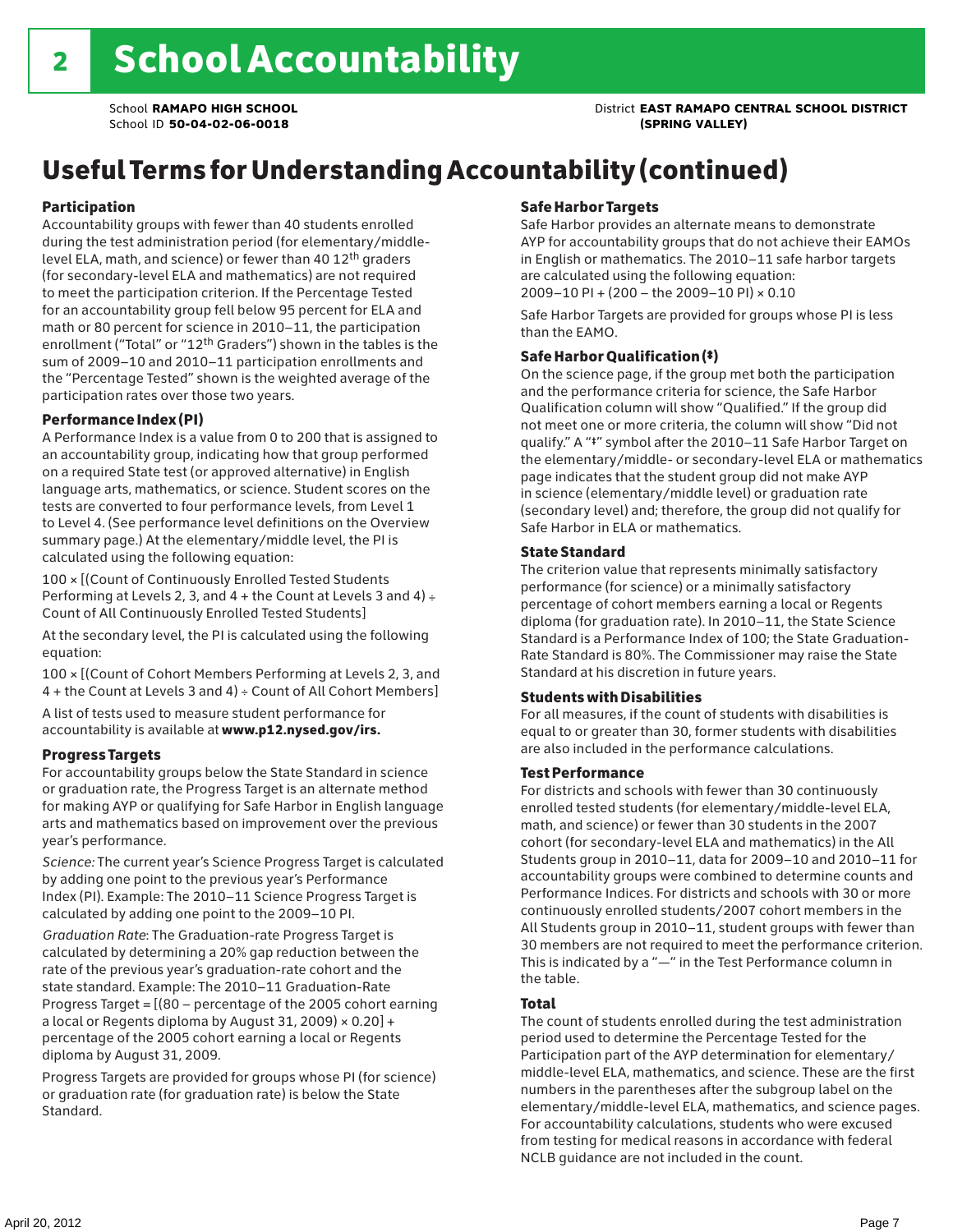### School **RAMAPO HIGH SCHOOL** District **EAST RAMAPO CENTRAL SCHOOL DISTRICT**

### Understanding Your School Accountability Status

New York State participates in the Differentiated Accountability pilot program, as approved by the United States Department of Education in January 2009. Under this program, each public school in the State is assigned an accountability "phase" (Good Standing, Improvement, Corrective Action, or Restructuring) and, for schools not in Good Standing, a "category" (Basic, Focused, or Comprehensive) for each measure for which the school is accountable. Accountability measures for schools at the elementary/middle level are English language arts (ELA), mathematics, and science; at the secondary level, they are ELA, mathematics, and graduation rate. Generally, the school's overall accountability status is its most advanced accountability phase and its highest category within that phase. A school in any year of the phase (that is not Good Standing) that makes AYP for the measure remains in the same phase/category the following year. An identified school that makes AYP in the identified measure for two consecutive years returns to Good Standing. Once a school is identified with a category within a phase, it cannot move to a less intensive category in the following school year within that phase.

Each school district with one or more Title I schools and each Title I charter school designated as Improvement (year 1 and year 2), Corrective Action, or Restructuring must make Supplemental Educational Services available for eligible students in the identified Title I school(s). A school district with one or more schools designated as Improvement (year 2), Corrective Action, or Restructuring must also provide Public School Choice to eligible students in identified Title I school(s). For more information on the Differentiated Accountability program and a list of interventions for schools not in Good Standing,

see http://www.p12.nysed.gov/accountability/APA/Differentiated\_Accountability/DA\_home.html.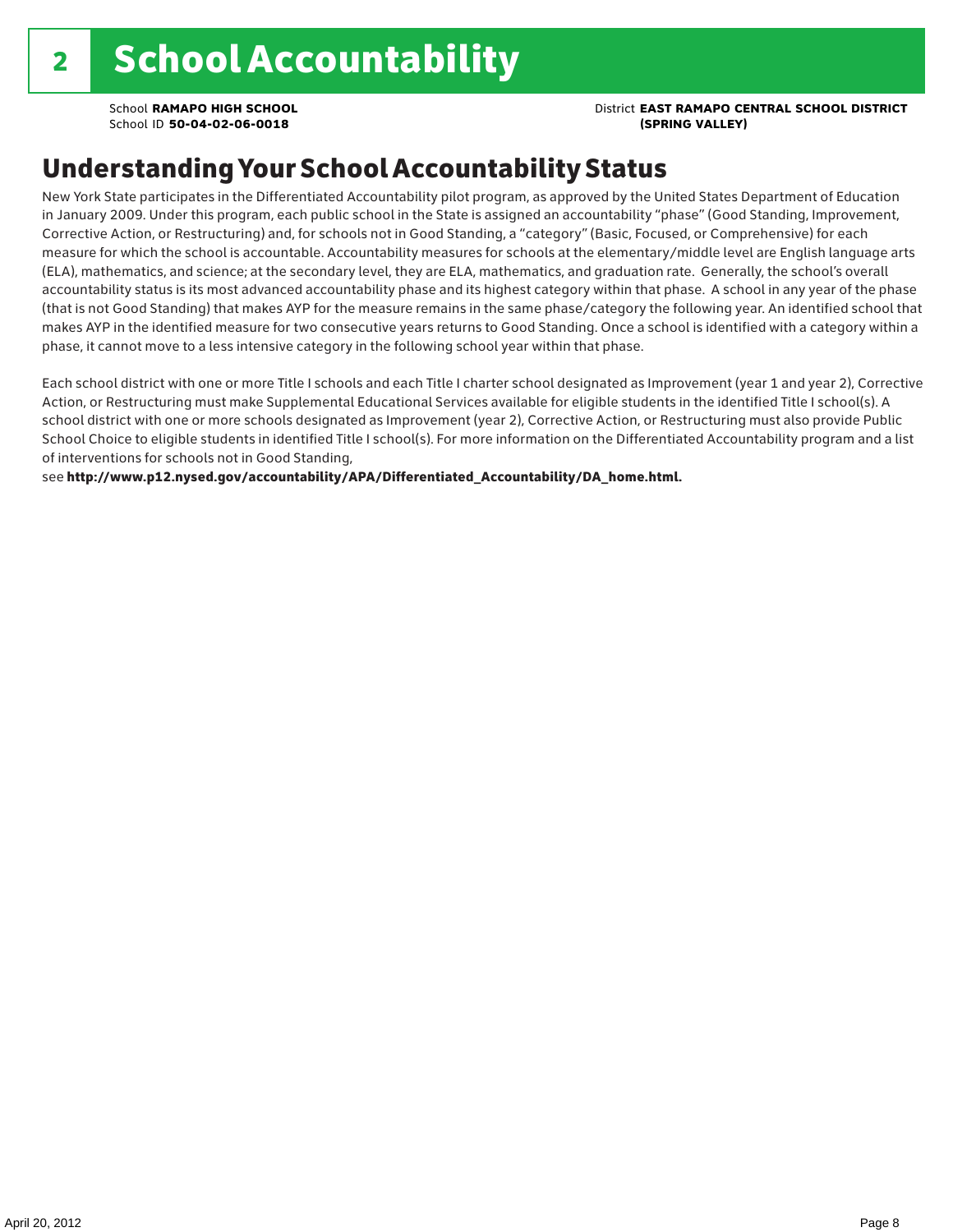### School **RAMAPO HIGH SCHOOL** District **EAST RAMAPO CENTRAL SCHOOL DISTRICT**

### Understanding Your School Accountability Status (continued)

### Phase **Phase** Phase/Category

Good Standing A school that has not been designated as Improvement, Corrective Action, or Restructuring.

Improvement (year 1) A school that failed to make AYP for two consecutive years on the same accountability measure; or a school that was designated as Improvement (year 1) in the current school year that made AYP for the identified measure and is in Good Standing.

Improvement (year 2) A school that was designated as a school in Improvement (year 1) in the current school year and failed to make AYP on the same accountability measure for which it was identified; or a school that was designated as Improvement (year 2) in the current school year that made AYP for the identified measure.

### Corrective Action (year 1) A school that was designated as a school in Improvement (year 2) in the current school year and failed to make AYP on the same accountability measure for which it was identified; or a school that was designated as Corrective Action (year 1) in the current school year that made AYP for the identified measure. Corrective Action (year 2) A school that was designated as a school in Corrective Action (year 1) in the current school year that failed to make AYP on the same accountability measure for which it was identified; or a school that was designated as Corrective Action (year 2) in the current school year that made AYP for the identified measure.

Restructuring (year 1) A school that was designated as a school in Corrective Action (year 2) in the current school year and failed to make AYP on the same accountability measure for which it was identified; or a school that was designated as Restructuring (year 1) in the current school year that made AYP for the identified measure. Restructuring (year 2) A school that was designated as a school in Restructuring (year 1) in the current school year that failed to make AYP on the same accountability measure for which it was identified; or a school that was designated as Restructuring (year 2) in the current school year that made AYP for the identified measure. Restructuring (Advanced) A school that was designated as a school in Restructuring (year 2) in the current school year that failed to make AYP on the same accountability measure for which it was identified; or a school that was designated as Restructuring (Advanced) in the current school year that made AYP for the identified measure.

#### Improvement/Basic:

A school that failed to make AYP in ELA and/or math for one accountability group, but made AYP for the All Students group; or a school that failed to make AYP in only science or graduation rate. Improvement/Focused:

A school that failed to make AYP in ELA and/or math for more than one accountability group, but made AYP for the All Students group; or a school whose worst status is Improvement/Basic for at least two measures.

#### Improvement/Comprehensive:

A school that failed to make AYP in ELA and/or math for the All Students group; or a school that failed to make AYP in ELA and/or math for every accountability group for which there are at least two, but made AYP for the All Students group; or a school that failed to make AYP in ELA and/or math AND in science or graduation rate.

#### Corrective Action or Restructuring/Focused:

A school that failed to make AYP in ELA and/or math for one or more accountability groups, but made AYP for the All Students group; or a school that failed to make AYP in science or graduation rate but made AYP in ELA and math.

Corrective Action or Restructuring/Comprehensive: A school that failed to make AYP in ELA and/or math for the All Students group; or a school that failed to make AYP in ELA and/or math for every accountability group except the All Students group for which there are at least two, but made AYP for the All Students group; or a school that failed to make AYP in ELA and/or math AND in science or graduation rate.

SURR: A school that is identified for registration review (SURR) during a school year in which it is designated as a school in Improvement or Corrective Action shall, in the next school year, be designated as Restructuring (year 1)/Comprehensive.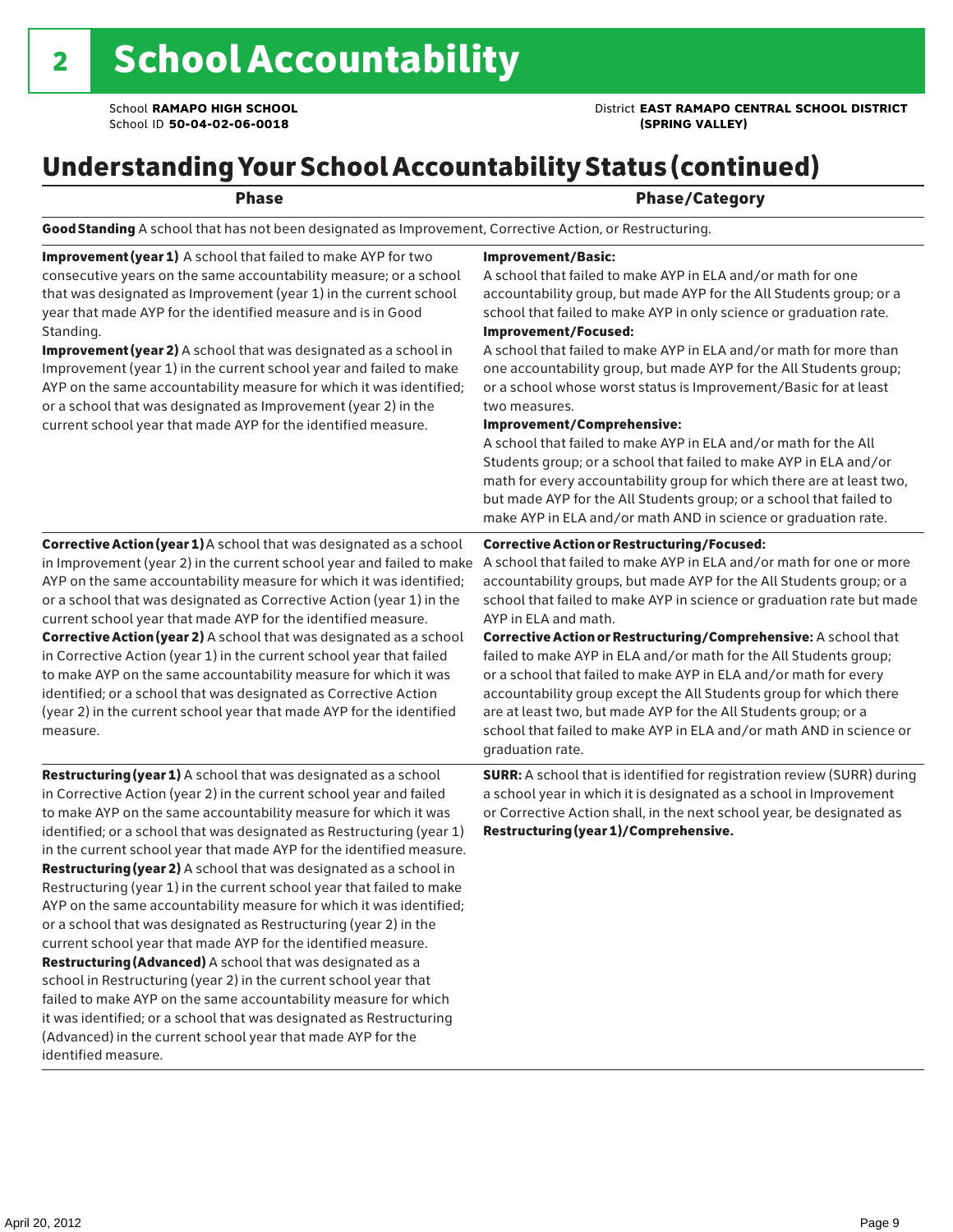# 2 School Accountability

School ID 50-04-02-06-0018

### Summary

| <b>Overall Accountability</b> | Improvement (year 1) Comprehensive |                                                         |                                                                                |  |  |  |
|-------------------------------|------------------------------------|---------------------------------------------------------|--------------------------------------------------------------------------------|--|--|--|
| Status $(2011 - 12)$          | <b>Elementary/Middle Level</b>     | <b>Secondary Level</b>                                  |                                                                                |  |  |  |
|                               | ELA                                | ELA                                                     | Improvement (year 1)<br>Comprehensive<br>Improvement (year 1)<br>Comprehensive |  |  |  |
|                               | Math                               | Math                                                    |                                                                                |  |  |  |
|                               | Science                            | <b>Graduation Rate</b>                                  | In Good Standing                                                               |  |  |  |
| <b>Title I Part A Funding</b> |                                    | <b>Years the School Received Title I Part A Funding</b> |                                                                                |  |  |  |
|                               | $2009 - 10$                        | $2010 - 11$                                             | $2011 - 12$                                                                    |  |  |  |

NO NO NO

### On which accountability measures did this school make Adequate Yearly Progress (AYP) and which groups made AYP on each measure?

|                                                     | <b>Elementary/Middle Level</b> |             |         | <b>Secondary Level</b>   |                                       |               |  |  |
|-----------------------------------------------------|--------------------------------|-------------|---------|--------------------------|---------------------------------------|---------------|--|--|
| <b>Student Groups</b>                               | English<br>Language Arts       | Mathematics | Science | English<br>Language Arts | Mathematics<br><b>Graduation Rate</b> |               |  |  |
| <b>All Students</b>                                 |                                |             |         | V                        | $V_{\text{SH}}$                       | V             |  |  |
| <b>Ethnicity</b>                                    |                                |             |         |                          |                                       |               |  |  |
| American Indian or Alaska Native                    |                                |             |         |                          |                                       |               |  |  |
| <b>Black or African American</b>                    |                                |             |         | v                        | V                                     |               |  |  |
| Hispanic or Latino                                  |                                |             |         | V                        | V                                     |               |  |  |
| Asian or Native Hawaiian/Other Pacific<br>Islander  |                                |             |         |                          |                                       |               |  |  |
| White                                               |                                |             |         |                          |                                       |               |  |  |
| Multiracial                                         |                                |             |         |                          |                                       |               |  |  |
| <b>Other Groups</b>                                 |                                |             |         |                          |                                       |               |  |  |
| <b>Students with Disabilities</b>                   |                                |             |         |                          |                                       |               |  |  |
| Limited English Proficient                          |                                |             |         |                          |                                       |               |  |  |
| Economically Disadvantaged                          |                                |             |         | v                        | $V$ SH                                |               |  |  |
| <b>Student groups making</b><br>AYP in each subject |                                |             |         | $\vee$ 4 of 4            | $\vee$ 4 of 4                         | $\vee$ 1 of 1 |  |  |

#### AYP Status



Made AYP Using Safe Harbor Target

✘ Did not make AYP

— Insufficient Number of Students to Determine AYP Status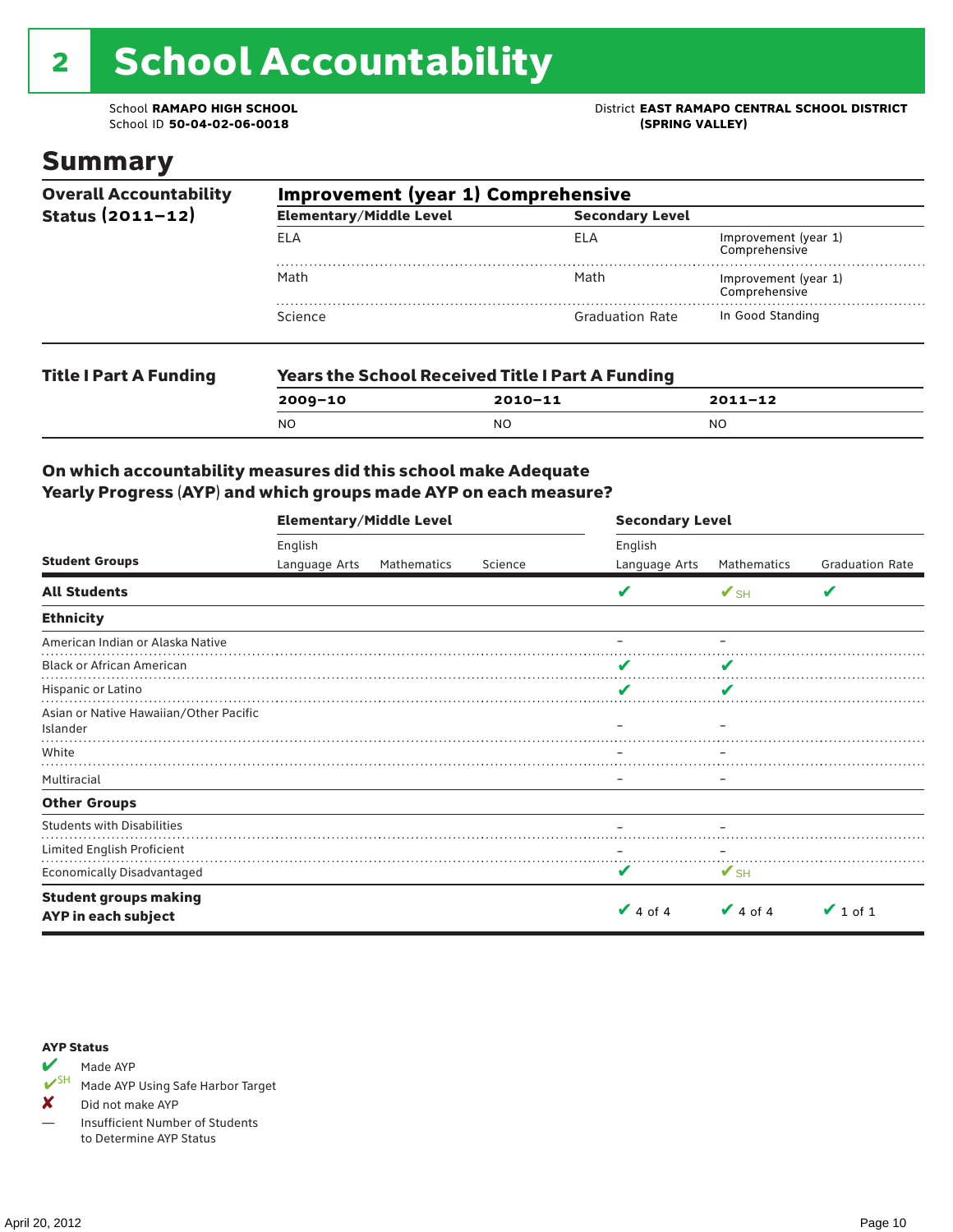School ID 50-04-02-06-0018

School **RAMAPO HIGH SCHOOL**<br>School ID 50-04-02-06-0018<br>(SPRING VALLEY)

## **Secondary-Level English Language Arts**

|                                   | v      | Made AYP                                           |
|-----------------------------------|--------|----------------------------------------------------|
| <b>Accountability Measures</b>    | 4 of 4 | Student groups making AYP in English language arts |
| for This Subject<br>$(2011 - 12)$ |        |                                                    |
| <b>Accountability Status</b>      |        | Improvement (year 1) Comprehensive                 |

### How did students in each accountability group perform on **secondary-level English language arts accountability measures?**

|                                                            | <b>AYP</b>               | <b>Participation</b> |                             |                  | <b>Test Performance</b> |                  | <b>Performance Objectives</b> |         |  |
|------------------------------------------------------------|--------------------------|----------------------|-----------------------------|------------------|-------------------------|------------------|-------------------------------|---------|--|
| <b>Student Group</b><br>(12th Graders: 2007 Cohort)        | <b>Status</b>            | Met<br>Criterion     | Percentage<br><b>Tested</b> | Met<br>Criterion | Performance<br>Index    | Effective<br>AMO | Safe Harbor Target<br>2010-11 | 2011-12 |  |
| <b>Accountability Groups</b>                               |                          |                      |                             |                  |                         |                  |                               |         |  |
|                                                            | V                        | V                    |                             | V                |                         |                  |                               |         |  |
| All Students (347:304)                                     |                          |                      | 99%                         |                  | 180                     | 177              |                               |         |  |
| <b>Ethnicity</b>                                           |                          |                      |                             |                  |                         |                  |                               |         |  |
| American Indian or Alaska Native (1:1)                     | $\overline{\phantom{0}}$ |                      |                             |                  |                         |                  |                               |         |  |
| Black or African American (232:198)                        | V                        | V                    | 99%                         | V                | 179                     | 175              |                               |         |  |
| Hispanic or Latino (59:49)                                 | V                        | V                    | 100%                        | V                | 178                     | 169              |                               |         |  |
| Asian or Native Hawaiian/Other Pacific<br>Islander (29:28) |                          |                      |                             |                  |                         |                  |                               |         |  |
| White (25:27)                                              |                          |                      |                             |                  |                         |                  |                               |         |  |
| Multiracial (1:1)                                          |                          |                      |                             |                  |                         |                  |                               |         |  |
| <b>Other Groups</b>                                        |                          |                      |                             |                  |                         |                  |                               |         |  |
| Students with Disabilities (23:27)                         |                          |                      |                             |                  |                         |                  |                               |         |  |
| Limited English Proficient (31:18)                         |                          |                      |                             |                  |                         |                  |                               |         |  |
| Economically Disadvantaged (175:164)                       | V                        | V                    | 99%                         | V                | 177                     | 175              |                               |         |  |
| <b>Final AYP Determination</b>                             | $\vee$ 4 of 4            |                      |                             |                  |                         |                  |                               |         |  |
| <b>Non-Accountability Groups</b>                           |                          |                      |                             |                  |                         |                  |                               |         |  |
| Female (172:147)                                           |                          |                      | 99%                         |                  | 185                     | 174              |                               |         |  |
| Male (175:157)                                             |                          |                      | 99%                         |                  | 175                     | 175              |                               |         |  |
| Migrant (0:0)                                              |                          |                      |                             |                  |                         |                  |                               |         |  |

#### Symbols

- Made AYP<br>
SH Made AVP Made AYP Using Safe Harbor Target
- ✘ Did not make AYP
- Fewer Than 40 12th Graders/ Fewer Than 30 Cohort
- ‡ Did not qualify for Safe Harbor

note: See *Useful Terms for Understanding Accountability*  for explanations and definitions of terms and table labels used on this page.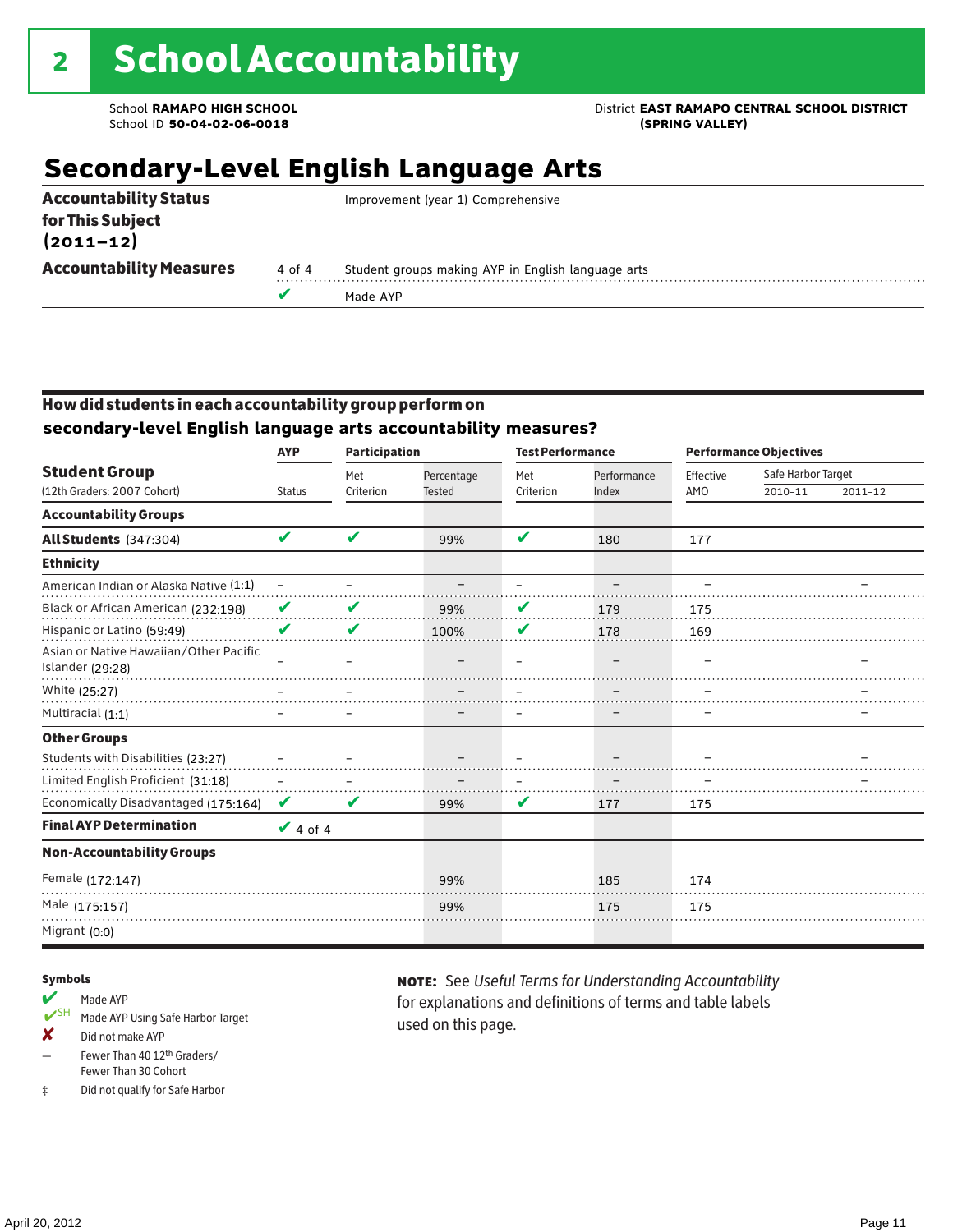School ID 50-04-02-06-0018

### School **RAMAPO HIGH SCHOOL**<br>School ID 50-04-02-06-0018<br>
School ID 50-04-02-06-0018

### **Secondary-Level Mathematics**

|                                   |        | Made AYP                                 |
|-----------------------------------|--------|------------------------------------------|
| <b>Accountability Measures</b>    | 4 of 4 | Student groups making AYP in mathematics |
| for This Subject<br>$(2011 - 12)$ |        |                                          |
| <b>Accountability Status</b>      |        | Improvement (year 1) Comprehensive       |

### How did students in each accountability group perform on **secondary-level mathematics accountability measures?**

|                                                            | <b>AYP</b>               | <b>Participation</b> |               | <b>Test Performance</b>  |             | <b>Performance Objectives</b> |                    |         |
|------------------------------------------------------------|--------------------------|----------------------|---------------|--------------------------|-------------|-------------------------------|--------------------|---------|
| <b>Student Group</b><br>(12th Graders: 2007 Cohort)        |                          | Met                  | Percentage    | Met                      | Performance | Effective                     | Safe Harbor Target |         |
|                                                            | <b>Status</b>            | Criterion            | <b>Tested</b> | Criterion                | Index       | AMO                           | 2010-11            | 2011-12 |
| <b>Accountability Groups</b>                               |                          |                      |               |                          |             |                               |                    |         |
| All Students (347:304)                                     | $\mathbf{V}_{\text{SH}}$ | V                    | 99%           | $\mathbf{V}_{\text{SH}}$ | 173         | 174                           | 168                | 176     |
| <b>Ethnicity</b>                                           |                          |                      |               |                          |             |                               |                    |         |
| American Indian or Alaska Native (1:1)                     | $\qquad \qquad -$        |                      |               |                          |             |                               |                    |         |
| Black or African American (232:198)                        | V                        | V                    | 100%          | V                        | 172         | 172                           |                    |         |
| Hispanic or Latino (59:49)                                 | V                        | V                    | 100%          | V                        | 169         | 166                           |                    |         |
| Asian or Native Hawaiian/Other Pacific<br>Islander (29:28) |                          |                      |               |                          |             |                               |                    |         |
| White (25:27)                                              |                          |                      |               |                          |             |                               |                    |         |
| Multiracial (1:1)                                          |                          |                      |               |                          |             |                               |                    |         |
| <b>Other Groups</b>                                        |                          |                      |               |                          |             |                               |                    |         |
| Students with Disabilities (23:27)                         |                          |                      |               |                          |             |                               |                    |         |
| Limited English Proficient (31:18)                         |                          |                      |               |                          |             |                               |                    |         |
| Economically Disadvantaged (175:164)                       | $\mathbf{V}_{\text{SH}}$ | V                    | 99%           | $\mathbf{V}_{\text{SH}}$ | 170         | 172                           | 167                | 173     |
| <b>Final AYP Determination</b>                             | $\vee$ 4 of 4            |                      |               |                          |             |                               |                    |         |
| <b>Non-Accountability Groups</b>                           |                          |                      |               |                          |             |                               |                    |         |
| Female (172:147)                                           |                          |                      | 99%           |                          | 179         | 171                           |                    |         |
| Male (175:157)                                             |                          |                      | 99%           |                          | 168         | 172                           |                    |         |
| Migrant (0:0)                                              |                          |                      |               |                          |             |                               |                    |         |

### Symbols

- Made AYP<br>
SH Made AVP Made AYP Using Safe Harbor Target
- ✘ Did not make AYP
- Fewer Than 40 12th Graders/ Fewer Than 30 Cohort
- ‡ Did not qualify for Safe Harbor

note: See *Useful Terms for Understanding Accountability*  for explanations and definitions of terms and table labels used on this page.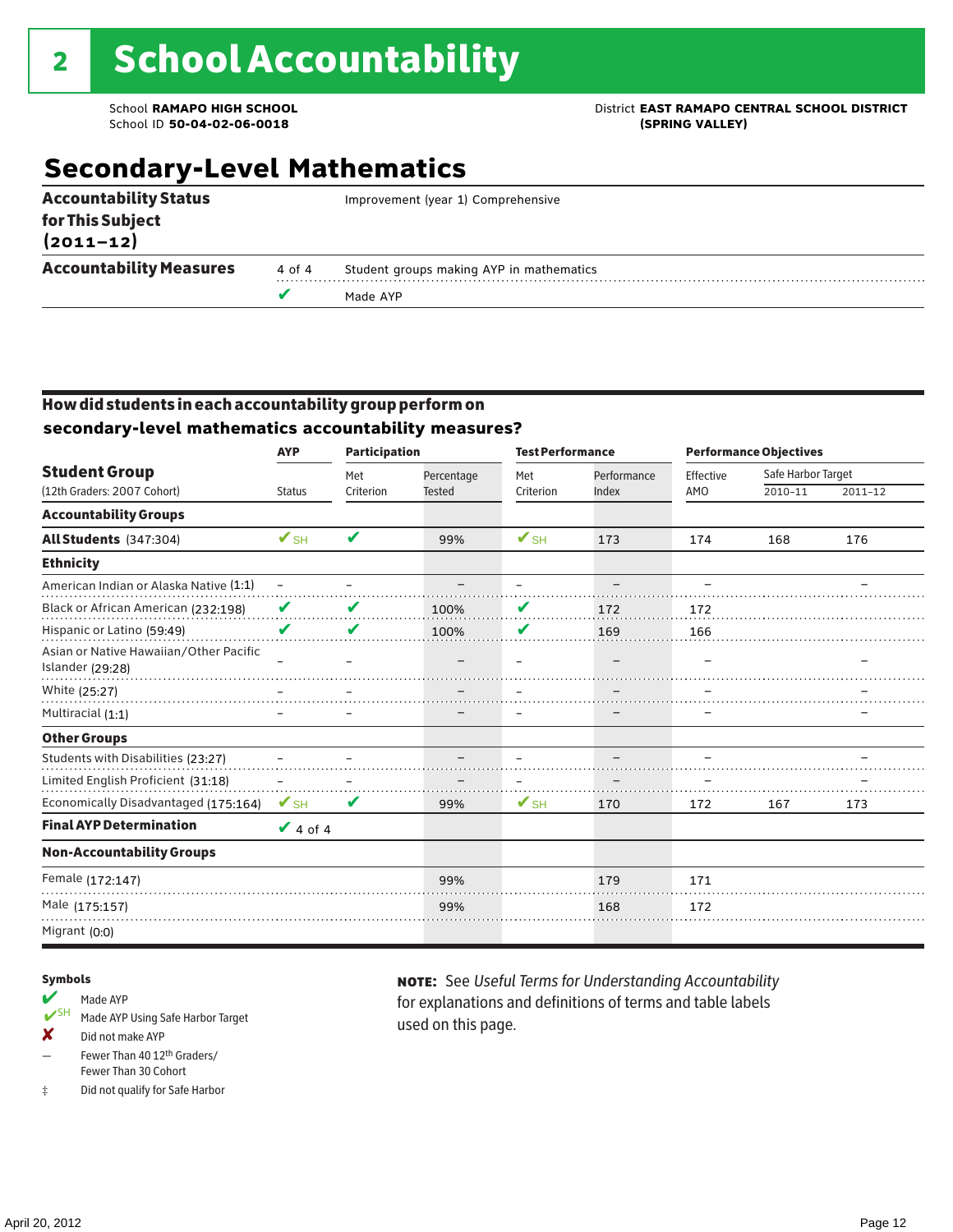### School **RAMAPO HIGH SCHOOL** District **EAST RAMAPO CENTRAL SCHOOL DISTRICT**

### Graduation Rate

| <b>Accountability Status for This</b><br>Indicator $(2011-12)$ |        | In Good Standing                             |
|----------------------------------------------------------------|--------|----------------------------------------------|
| <b>Accountability Measures</b>                                 | 1 of 1 | Student groups making AYP in graduation rate |
|                                                                |        | Made AYP                                     |

### How did students in each accountability group perform on graduation rate accountability measures?

|                                                      | <b>Graduation</b> |           | <b>Objectives</b> |          |                 |
|------------------------------------------------------|-------------------|-----------|-------------------|----------|-----------------|
| <b>Student Group</b>                                 |                   | Met       | Graduation        | State    | Progress Target |
| (2006 Graduation-Rate Total Cohort)                  | AYP               | Criterion | Rate              | Standard | 2010-11         |
| <b>Accountability Groups</b>                         |                   |           |                   |          |                 |
| All Students (365)                                   | V                 | V         | 75%               | 80%      | 75%             |
| <b>Ethnicity</b>                                     |                   |           |                   |          |                 |
| American Indian or Alaska Native (O)                 |                   |           |                   |          |                 |
| Black or African American (230)                      |                   | V         | 78%               | 80%      | 76%             |
| Hispanic or Latino (78)                              |                   | X         | 53%               | 80%      | 63%             |
| Asian or Native Hawaiian/Other Pacific Islander (29) |                   |           |                   |          |                 |
| White (28)                                           |                   |           |                   |          |                 |
| Multiracial (0)                                      |                   |           |                   |          |                 |
| <b>Other Groups</b>                                  |                   |           |                   |          |                 |
| Students with Disabilities (42)                      |                   | X         | 62%               | 80%      | 63%             |
| Limited English Proficient (49)                      |                   | X         | 37%               | 80%      | 50%             |
| Economically Disadvantaged (202)                     |                   | V         | 77%               | 80%      | 74%             |
| <b>Final AYP Determination</b>                       | $\vee$ 1 of 1     |           |                   |          |                 |
| <b>Non-Accountability Groups</b>                     |                   |           |                   |          |                 |
| Female (201)                                         |                   |           | 80%               | 80%      |                 |
| Male (164)                                           |                   |           | 68%               | 80%      |                 |
| Migrant $(0)$                                        |                   |           |                   |          |                 |

#### Symbols

- Made AYP
- X Did not make AYP
- Fewer than 30 Graduation-Rate Total Cohort

### note: See *Useful Terms for Understanding Accountability*  for explanations and definitions of terms and table labels used on this page.

### **Aspirational Goal**

The Board of Regents has set an aspirational goal that 95% of students in each public school and school district will graduate within five years of first entry into grade 9. The graduation rate for the 2006 total cohort through June 2011 (after 5 years) for this school is 78% and, therefore, this school did not meet this goal. The aspirational goal does not impact accountability.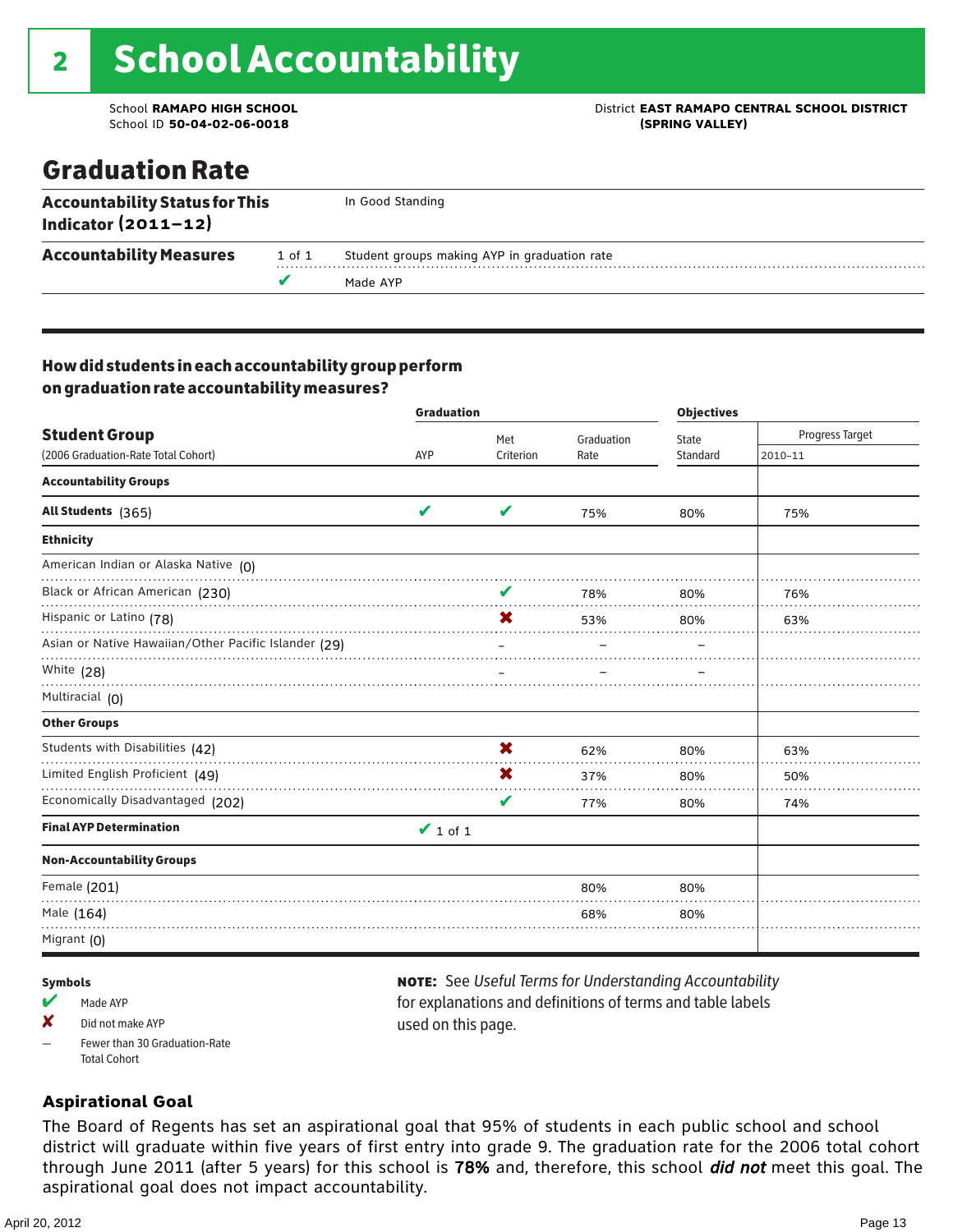### Summary of 2010–11 **School Performance**

Performance on the State assessments in English language arts, mathematics, and science at the elementary and middle levels is reported in terms of mean scores and the percentage of tested students scoring at or above Level 2, Level 3, and Level 4. Performance on the State assessments in ELA and mathematics at the secondary level is reported in terms of the percentage of students in a cohort scoring at these levels.

|                        |     | Percentage of students that<br>scored at or above Level 3 |      |  |  |  |  |
|------------------------|-----|-----------------------------------------------------------|------|--|--|--|--|
| <b>Secondary Level</b> | 0%  | 50%                                                       | 100% |  |  |  |  |
| English                | 79% |                                                           | 350  |  |  |  |  |
| <b>Mathematics</b>     | 74% |                                                           | 350  |  |  |  |  |

School **RAMAPO HIGH SCHOOL** District **EAST RAMAPO CENTRAL SCHOOL DISTRICT**

### About the Performance Level Descriptors

#### English I anguage Arts. The Learning English Language Arts

#### Level 1: Below Standard

understanding of the content expected in the subjection of the subjection  $\mathcal{L}$ Student performance does not demonstrate an Level 2: Partially Meeting Learning Standards. and skills expected at this grade level. understanding of the English language arts knowledge

#### Student performance demonstrates a partial Level 2: Meets Basic Standard understanding of the content expected in the subject of the subject of the subject of the subject of the subject

Student performance demonstrates a partial and skills expected at this grade level. Students performance demonstrates and understanding and understanding and understanding and understanding and u understanding of the English language arts knowledge

### Level 3: Meets Proficiency Standard

Level 4: Meeting Learning Standards with Distinction. the English language arts knowledge and skills expected at this grade level.<br>at this grade level.  $\mathbf{u}$  and  $\mathbf{y}$  and  $\mathbf{u}$  the subjected in the subjected in the subjected in the subjection  $\mathbf{v}$ Student performance demonstrates an understanding of

### Level 4: Exceeds Proficiency Standard

understanding of the English language arts knowledge and skills expected at this grade level.<br>———————————————————— Student performance demonstrates a thorough

#### Districts are districts and low need in the low need  $\sim$

#### categories based on their ability to meet the special Level 1: Below Standard

Student performance does not demonstrate an understanding of the mathematics content expected at  $\frac{1}{2}$  based on enrollment size and, in some cases, number  $\frac{1}{2}$  and,  $\frac{1}{2}$  and,  $\frac{1}{2}$ 

### $\overline{\mathsf{Level}}$  2: Meets Basic Standard about 2: More information about 2: More information about 2: More information about 2: More information about 2: More information about 2: More information about 2: More information abo

the categories can be found in the *Report to the Governor categories* can be found in the *Report to the Govern*or  $\alpha$ *and the Legislature on the Educational Status of the*  Student performance demonstrates a partial understanding of the mathematics content expected at this grade level.

### Level 3: Meets Proficiency Standard

Student performance demonstrates an understanding of the mathematics content expected at this grade level.

#### Level 4: Exceeds Proficiency Standard

Student performance demonstrates a thorough understanding of the mathematics content expected at this grade level.  $\mathcal{L}_{\text{max}}$  is performance with that of similar  $\mathcal{L}_{\text{max}}$ 

#### schools. The following factors are considered in grouping How are Need/Resource Capacity  $(N/RC)$  categories determined?  $\hphantom{N(2)}\sum_{n=1}^{\infty}\frac{1}{n}$

Districts are divided into high, average, and low need categories based on their ability to meet the special needs of their students with local resources. Districts in the high need category are subdivided into four categories based on enrollment size and, in some cases, number of students per square mile. More information about the categories can be found in the *Report to the Governor* Group: *State's Schools* at www.p12.nysed.gov/irs. *and the Legislature on the Educational Status of the* 

In this section, this school's performance is compared with that of the school district and public schools Statewide.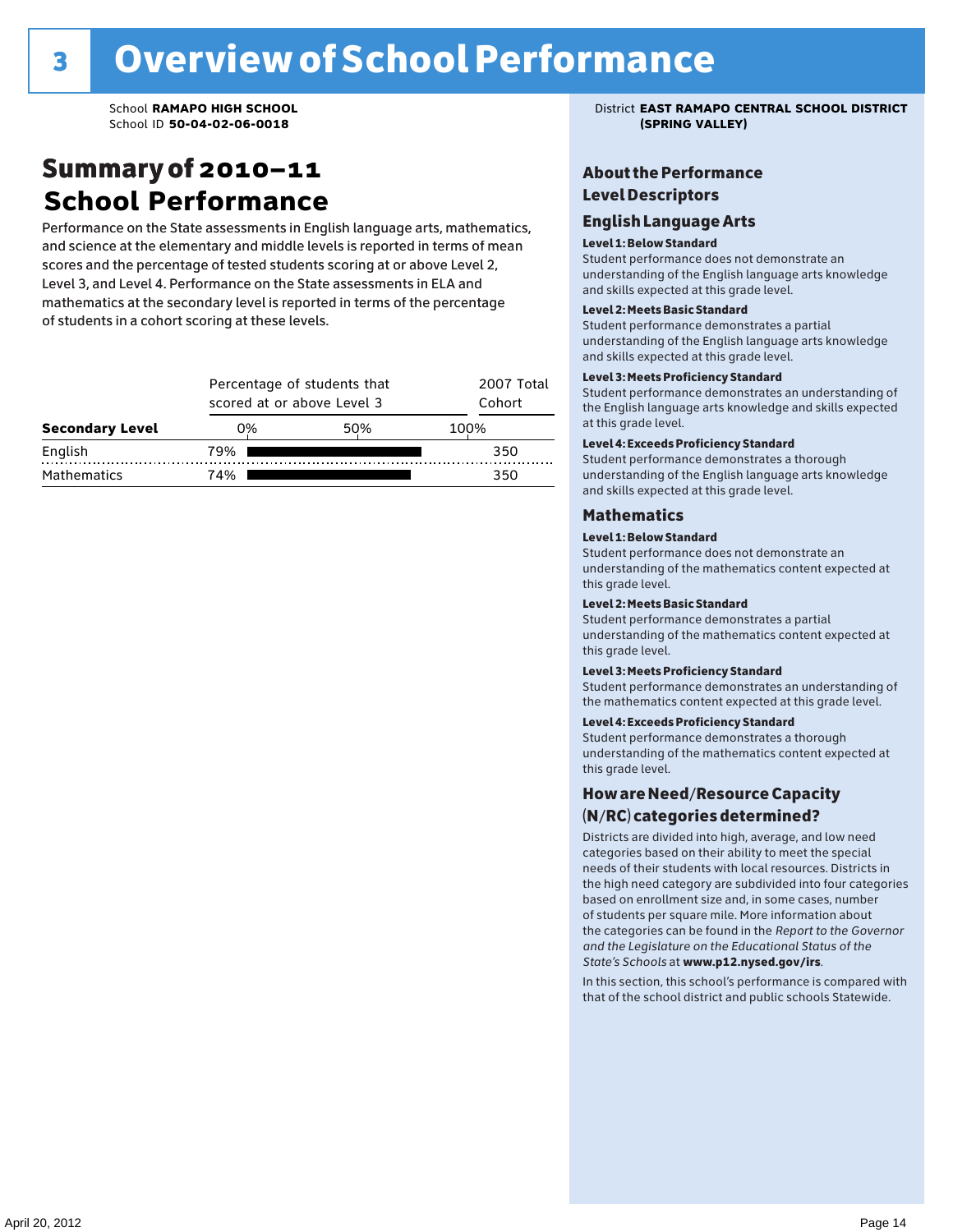### **This School's Total Cohort\* Results in Secondary-Level English after Four Years of Instruction**

|                                                |         | <b>This School</b><br>Percentage scoring at level(s): |         |         | <b>School District</b><br>Percentage scoring at level(s): |                |         | <b>NY State Public</b><br>Percentage scoring at level(s): |                |  |  |
|------------------------------------------------|---------|-------------------------------------------------------|---------|---------|-----------------------------------------------------------|----------------|---------|-----------------------------------------------------------|----------------|--|--|
|                                                |         |                                                       |         |         |                                                           |                |         |                                                           |                |  |  |
|                                                | $2 - 4$ | 4<br>$3 - 4$                                          |         | $2 - 4$ | $3 - 4$                                                   | $\overline{4}$ | $2 - 4$ | $3 - 4$                                                   | $\overline{4}$ |  |  |
| $\blacksquare$ 2007 Cohort<br>2006 Cohort<br>. | 83% 79% | 79% 73%                                               | 25% 21% | 79% 77% | 76% 70%                                                   | 25%<br>19%     | 83% 82% | 80% 79%                                                   | 35% 32%        |  |  |

| <b>Results by</b>                 | 2007 Cohort |         |                                 |     | 2006 Cohort** |                                 |         |                |  |
|-----------------------------------|-------------|---------|---------------------------------|-----|---------------|---------------------------------|---------|----------------|--|
|                                   | Number      |         | Percentage scoring at level(s): |     | Number        | Percentage scoring at level(s): |         |                |  |
| <b>Student Group</b>              | of Students | $2 - 4$ | $3 - 4$                         | 4   | of Students   | $2 - 4$                         | $3 - 4$ | $\overline{4}$ |  |
| <b>All Students</b>               | 350         | 83%     | 79%                             | 25% | 364           | 79%                             | 73%     | 21%            |  |
| Female                            | 165         | 87%     | 84%                             | 33% | 201           | 86%                             | 81%     | 27%            |  |
| Male                              | 185         | 78%     | 75%                             | 17% | 163           | 71%                             | 63%     | 13%            |  |
| American Indian or Alaska Native  | 1           |         |                                 |     |               |                                 |         |                |  |
| <b>Black or African American</b>  | 220         | 85%     | 81%                             | 22% | 229           | 80%                             | 73%     | 17%            |  |
| Hispanic or Latino                | 69          | 72%     | 68%                             | 10% | 78            | 65%                             | 59%     | 14%            |  |
| Asian or Native                   | 28          |         |                                 |     | 29            | 97%                             | 97%     |                |  |
| Hawaiian/Other Pacific Islander   |             |         |                                 |     |               |                                 |         | 55%            |  |
| White                             | 31          | 71%     | 71%                             | 29% | 28            | 89%                             | 86%     | 32%            |  |
| Multiracial                       | 1           |         |                                 |     |               |                                 |         |                |  |
| Small Group Totals                | 30          | 100%    | 100%                            | 70% |               |                                 |         |                |  |
| <b>General-Education Students</b> | 315         | 88%     | 85%                             | 27% | 327           | 82%                             | 77%     | 23%            |  |
| <b>Students with Disabilities</b> | 35          | 37%     | 23%                             | 0%  | 37            | 51%                             | 32%     | 0%             |  |
| English Proficient                | 309         | 86%     | 83%                             | 28% | 317           | 85%                             | 79%     | 24%            |  |
| Limited English Proficient        | 41          | 54%     | 51%                             | 0%  | 47            | 40%                             | 30%     | 2%             |  |
| Economically Disadvantaged        | 184         | 85%     | 80%                             | 20% | 201           | 82%                             | 73%     | 18%            |  |
| Not Disadvantaged                 | 166         | 80%     | 78%                             | 30% | 163           | 76%                             | 72%     | 25%            |  |
| Migrant                           |             |         |                                 |     |               |                                 |         |                |  |
| Not Migrant                       | 350         | 83%     | 79%                             | 25% | 364           | 79%                             | 73%     | 21%            |  |

#### **NOTES**

The – symbol indicates that data for a group of students have been suppressed. If a group has fewer than five students,

data for that group and the next smallest group(s) are suppressed to protect the privacy of individual students.

\* A total cohort consists of all students who first entered Grade 9 in a particular year, and all ungraded students with disabilities who reached their seventeenth birthday in that year, and were enrolled in the school/district for five months. Students are excluded from the cohort if they transferred to another school district, nonpublic school, or criminal justice facility, or left the U.S. and its territories or died before the report date. Statewide total cohort also includes students who were enrolled for fewer than five months.

\*\*2006 cohort data are those reported in the 2009–10 *Accountability and Overview Report*.